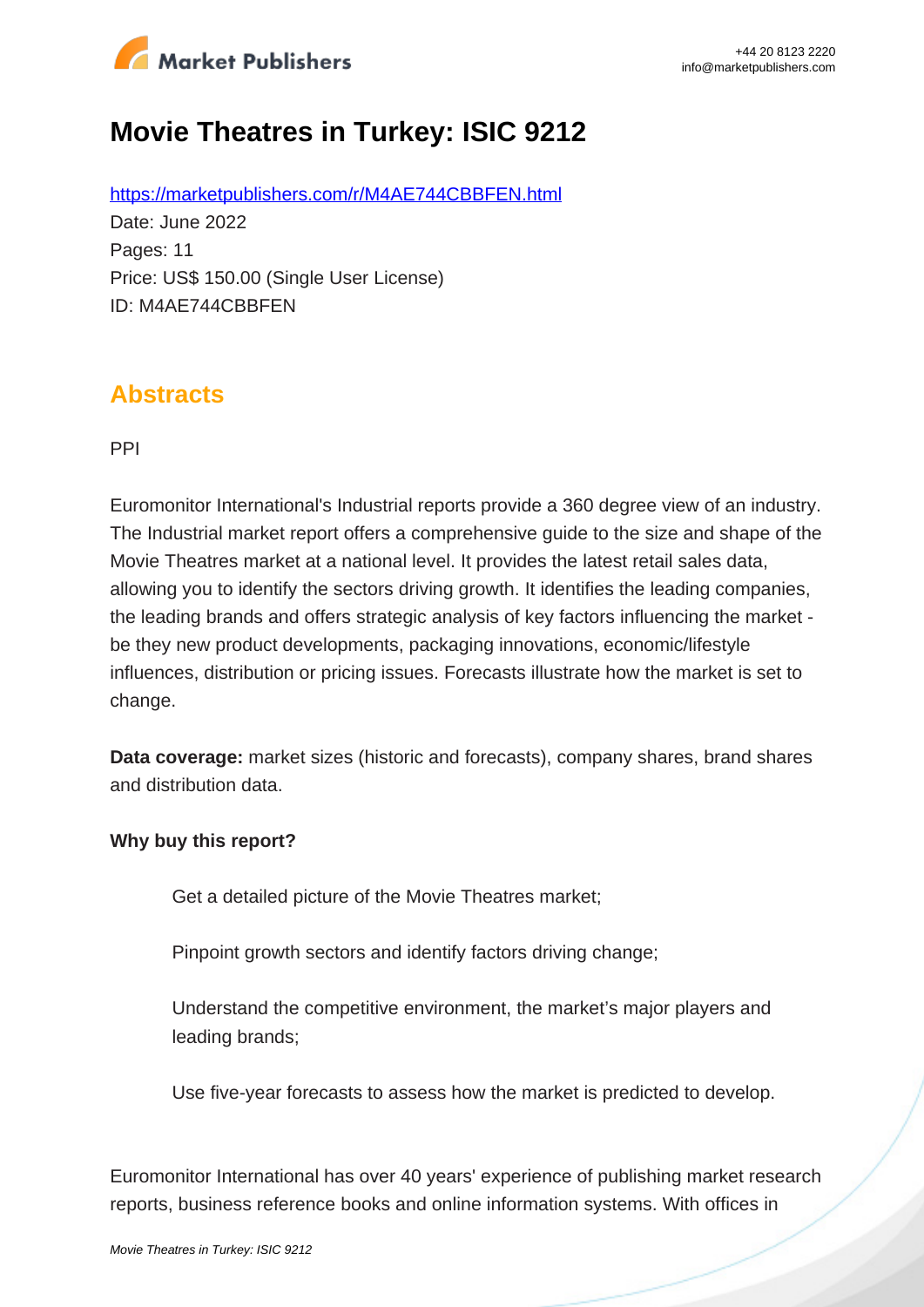

London, Chicago, Singapore, Shanghai, Vilnius, Dubai, Cape Town, Santiago, Sydney, Tokyo and Bangalore and a network of over 800 analysts worldwide, Euromonitor International has a unique capability to develop reliable information resources to help drive informed strategic planning.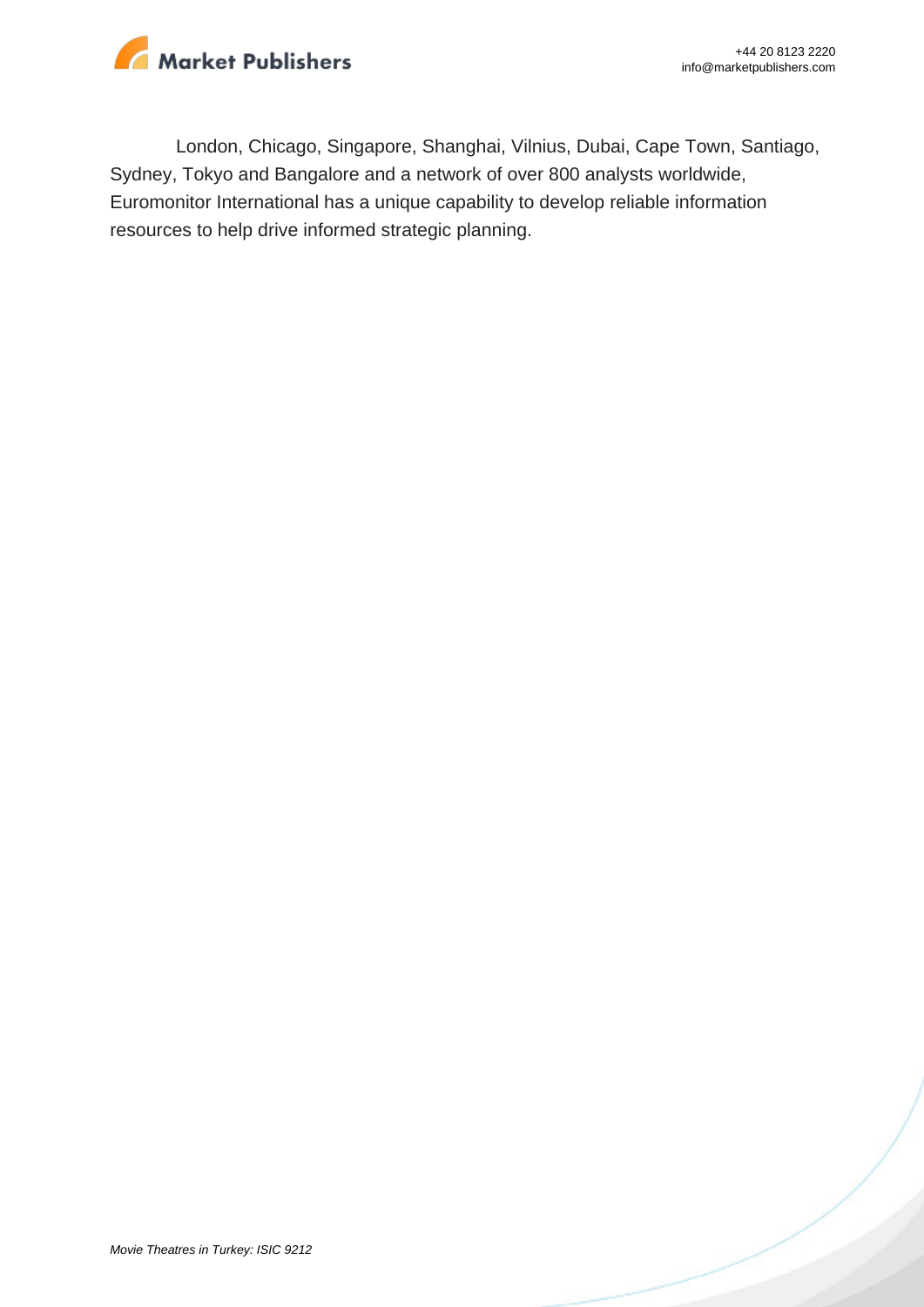

## **Contents**

MOVIE THEATRES IN TURKEY: ISIC 9212 **HEADLINES** INDUSTRY OVERVIEW TURNOVER SCORECARD Summary 1 Scorecard of Turnover Pillar 2021 CHART 1 Turnover Regional Comparison 2021 CHART 2 Turnover per Capita Regional Comparison 2021 CHART 3 Turnover Growth Regional Comparison 2016-2026 CHART 4 Turnover 2016-2026 CHART 5 Turnover per Employee 2016-2021 COST STRUCTURE CHART 6 Cost Structure 2016-2021 CHART 7 Profit and Profit Margin 2016-2021 CHART 8 Average Salary 2016-2021 CHART 9 Labour Costs and Employee Productivity Comparison 2016-2021 CHART 10 Market Structure by Buyer 2016-2021 FIRMOGRAPHICS CHART 11 Number of Companies by Size 2016/2021 CHART 12 Competitive Landscape Structure by Company Size 2016/2021 CHART 13 Top Companies' Ranking 2016-2021 and % of Turnover 2021 ATTRACTIVENESS INDEX CHART 14 Attractiveness Index in Selected Industries 2021 ECONOMIC CONTEXT AND LABOUR MARKET Summary 2 Economic Context and Labour Market 2021